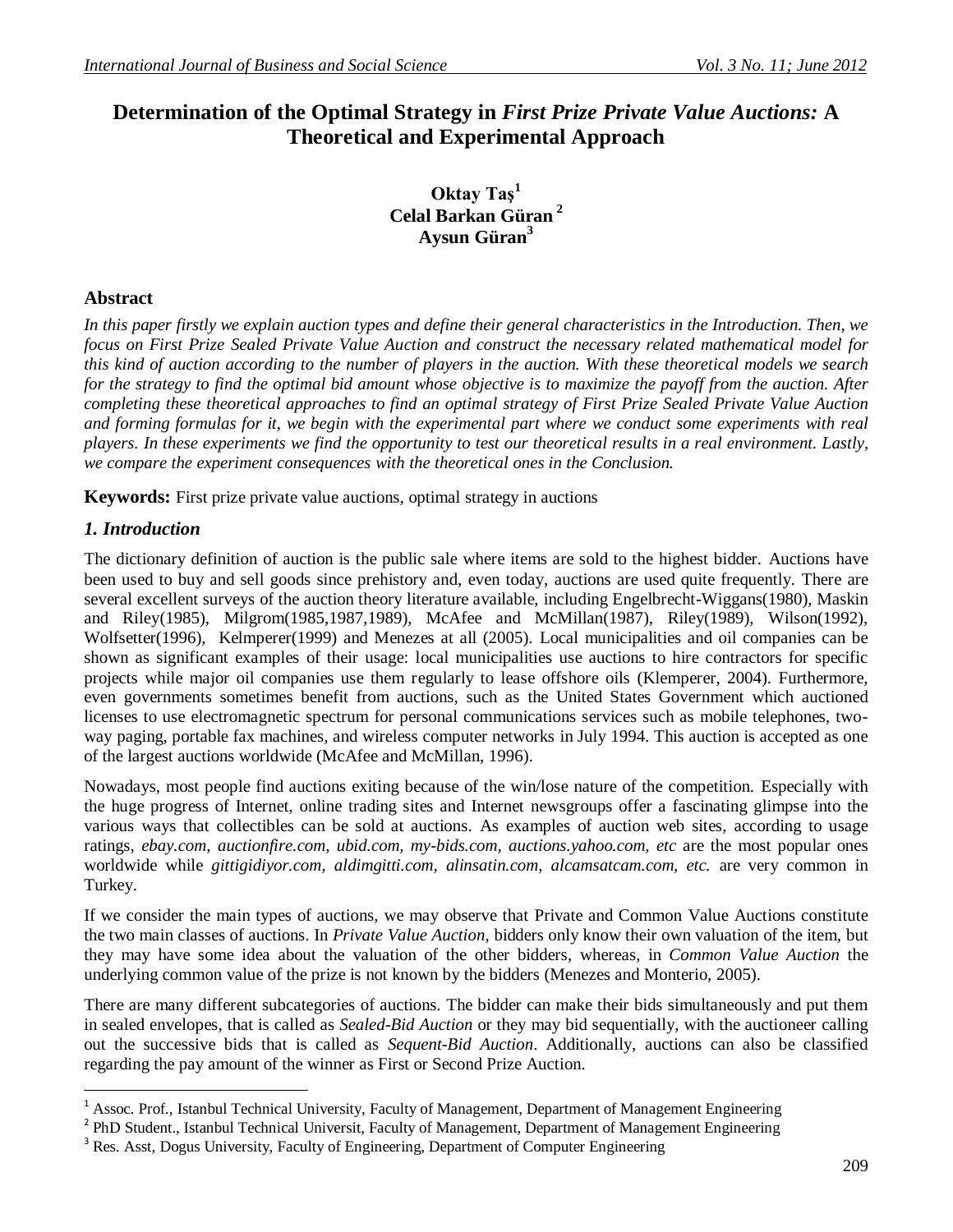The auction where the winner pays the winning bid is called as *First Prize Auction,* while the one where the winner pays the second highest bid is called as *Second Prize Auction* (Milgrom, 2004).



#### **Figure 1. Subcategories of auctions**

 **Source:** Milgrom (2004)

Tan (1992) compares the equilibria of the first- and second-price auctions, assuming that firms always bid own valuations in the second-price auction. He considers a procurement model where firms invest in R&D expenditure prior to the bidding stage. He shows that revenue equivalence holds between first and second price auction in the symmetric equilibrium with decreasing returns to scale.

Stegeman (1996) has shown that the second-price auction, with no entry fee and a reserve price equal to the seller's valuation, has strong efficiency properties in the presence of participation costs. He also explains that if the efficient equilibria of the second-price auction are asymmetric, then the first-price auction has no efficient equilibrium.

Lunander (1999) examines both first and second prize common value sealed bid auctions of government procurements which are organized according to European Community directives. He especially focuses on the outcome difference between first and second prize models and to analyze the difference. He points out the superiority of the second prize auctions, especially, if the number of bidders is a few and there is a high dispersion among bidders' signals, second prize models are more beneficial than the first prize ones.

Holt (1980) presents a game-theoretic analysis of the competition for procurement contracts under different auction procedures. He shows that when bidders are risk averse the first-price auction generates higher revenues since bidders then shade their bids less.

## *2. Theoretical Background*

As we discussed above, in Sealed-Bid Private Auction the bidders only know their own valuation of the item and they have a vague idea about the valuation of the other bidders. So this paper pertains to the case where individual valuations of players differ randomly where each one knows only his own private value and the value range of the other ones. The simplest model of a private value auction is one where bidders' values are independent draws from a distribution that is uniform in the sense that each money amount in a specified interval is equally likely. (Klemperer, 2004)

In this paper we study the First Prize Auction model, so the winner pays his bid which is the highest. In the first step, we form a model of two players, and then in the second step we extend this to a three player model. Finally, we create a general model of N players where we follow the system which is used in two and three player models. At the end of each model, we conclude a function which determines the optimal bid amount maximizing payoff.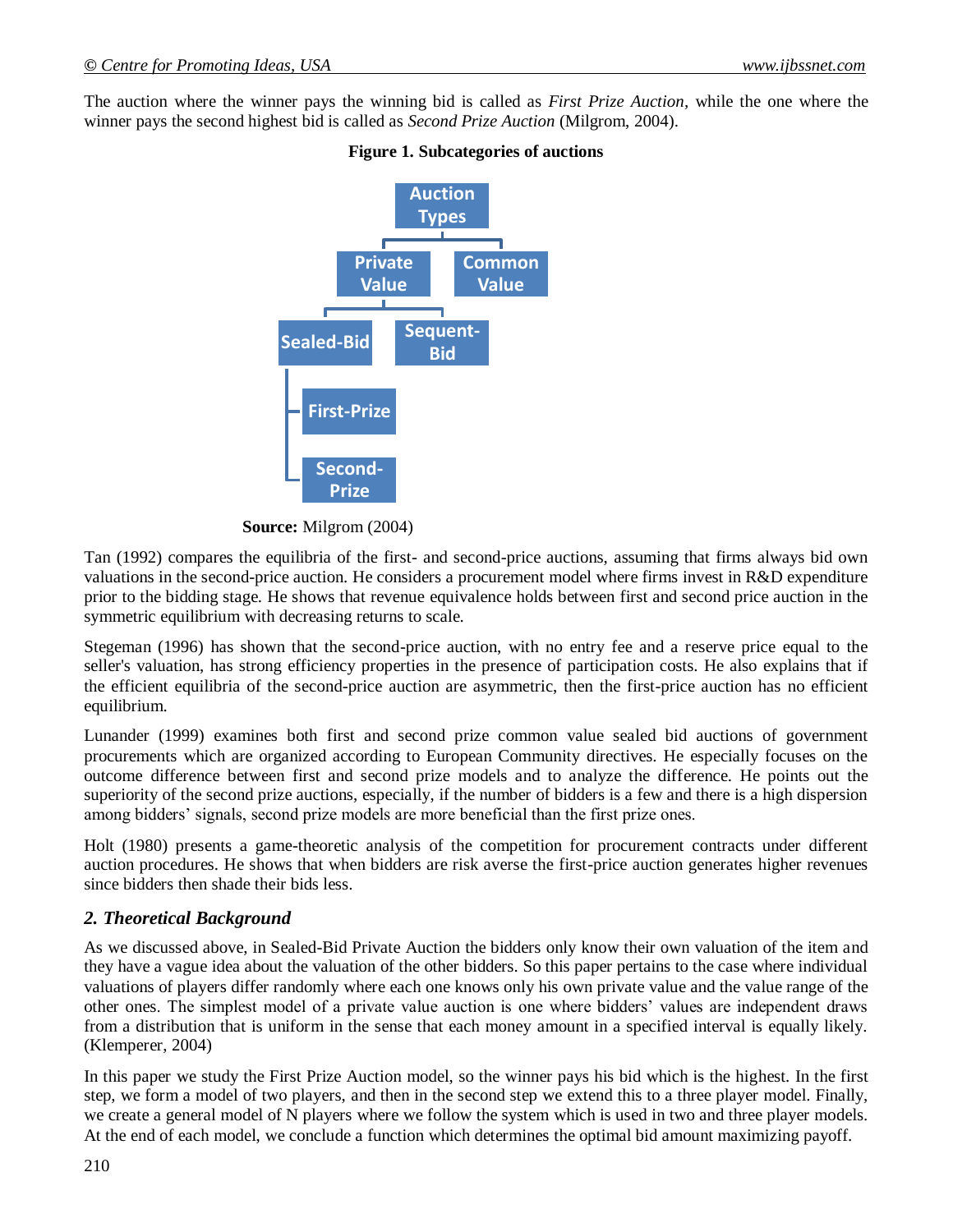## **2.1. First Prize Private Value Auction with two players**

In this auction model, the players' vague ideas are shown by the value interval of the item and that means the value of the rival player can lie at any point on this interval. Now suppose that the auctioned item has the value range between *m* and *M* where *m* is the minimum value, while *M* the maximum. Let *v* be the value and *b* the bid of a particular player. Since the personal value of the rival belongs to this interval *[m, M]* and there is just one rival, the bid of this competitor can be anywhere on this interval. So, b the bid of the player can be at any point on *[m, M]*. Under these circumstances, with uniform distribution assumption, the function which shows the winning probability would be

$$
p(b) = (b-m)/(M-m), m \leq b \leq M
$$
 (Equation 1)

Regarding this function, it is obvious that a bid of *m* which is the lowest one has no chance to win since  $p(m)=0$ and a bid of *M* always win the auction, that is why  $p(M)=1$ . Here, it can be observed that  $p(b)$  values differ in  $[0,1]$  dependent on *b*, that means in mathematical terms, the range of this function is  $[0,1]$  where 0 is zero probability, while *1* is hundred percent. And it is clear that the winning probability *p* increases as the bid amount *b* increases.

Now, we consider earning of this player; since he wants to earn a positive amount, the bid of the player must always be less than his value, that means  $b \lt v$ . And earning of the player can be defined as  $v-b$ , which is always positive.

Finally, we can formulate the players' expected payoff function *E(b)* which dependents on *b* as follows,

$$
E(b)=(v-b)\left[(b-m)/(M-m)\right]=\left[-b^2+b(m+v)-vm\right]/(M-m),\ m\leq b\leq M
$$
 (Equation 2)

In Private Value Auction, we cannot change our valuation but we may set our bid freely, because of this, in our model the bid amount must be the decision variable which depends on other variables. Therefore, we must find an optimal bid amount, say *b \** , which yields maximum payoff, in math terms, which maximizes the Expected Function *E(b)*. To fulfill this objective, we should take the first derivative of *E(b)* and then equate to zero:

$$
E'(b) = (-2b+m+v)/(M-m) = 0
$$
 (Equation 3)  

$$
b^* = m/2 + v/2
$$
 (Equation 4)

Now, we have to show that this optimal bid amount  $b^*$  really maximizes the  $E(b)$  instead of minimizing. This can be clarified by the sign of the  $E''(b^*)$  where we put  $b^*$  into the second derivative of  $E(b)$ . According to elementary Calculus rules,  $b^*$  is the maximizing one if  $E''(b^*)$  is always negative. So,

| $E''(b) = -2/(M-m)$   | (Equation 5) |
|-----------------------|--------------|
| $E''(b^*) = -2/(M-m)$ | (Equation 6) |

Since  $M>m$ , M-m is always positive, the term  $-2/(M-m)$  is always negative, that means  $b^*$  maximizes the  $E(b)$ . In summary, in a First Prize Private Value Auction with two players with a value range *[m, M]* where *m* is the minimum and *M* is the maximum personal value of the players, the optimal bid  $b^*$  of each player is half of the sum of his personal value *v* and the minimum value *m* and it is independent of *M*.

### **2.1. First Prize Private Value Auction with three players**

To analyze this situation we must define some new variables  $v_1$ ,  $v_2$ ,  $v_3$  as personal values and  $b_1$ ,  $b_2$ ,  $b_3$  as the bids of three players. Here  $v_1$ ,  $v_2$  and  $v_3$  belong to the interval  $I=[m,M]$  and  $b_1$ ,  $b_2$  and  $b_3$  have a uniform distribution on this interval. That means, in such an auction with uniform distribution of personal values to three players each one will suppose that each  $b_i$   $(i=1,2,3)$  one by one lies on a special part of this interval which is constructed with the separation of it into three same length intervals  $I_1$ ,  $I_2$  *and*  $I_3$ . That is to say:  $I = I_1 \cup I_2 \cup I_3$  and  $|I_1| = |I_2| = |I_3|$ , so these intervals are:

| $I_1=[m, m+(M-m)/3]=[m, (2m+M)/3]$                                       | ( <i>Equation 7</i> ) |
|--------------------------------------------------------------------------|-----------------------|
| $I_2 = [m+(M-m)/3, m+2(M-m)/3] = [2m+M)/3, (m+2M)/3]$                    | ( <i>Equation 8</i> ) |
| $I_3 = \lceil m+2(M-m)/3, m+3(M-m)/3 \rceil = \lceil (m+2M)/3, M \rceil$ | (Equation 9)          |

Because of the result of the uniformity, each player supposes, whether it is really true or not, all bids  $b_1$   $b_2$  and  $b_3$ lie relatively in these three intervals  $I_1$ ,  $I_2$  *and*  $I_3$ . According to this assumption, the bid of the interval  $I_3$  wins the auction. That means, any bid on  $I_3$  wins the auction.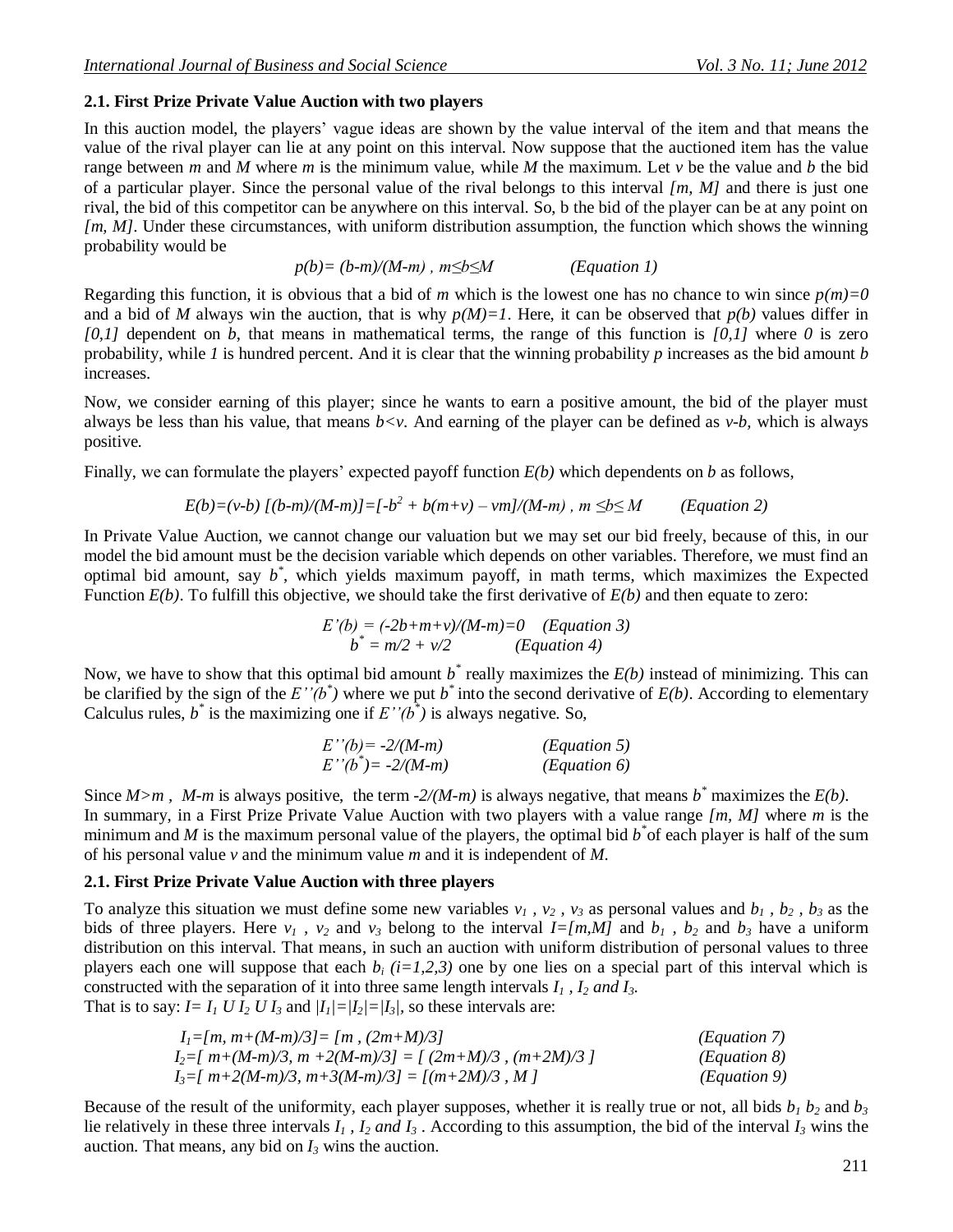Because of this, it is illogical to bid more than  $(m+2M)/3$  which is the starting point of  $I_3$ . Due to this supposition, it is clear that after this point, higher bids create less earning since personal value does not change but paying bid amount increases. Therefore, by using the above assumption, we come to these significant consequences to build the probability function, that a bid of  $(m+2M)/3$  wins the auction hundred percent while a bid of m never wins and *b* can be uniformly at any point on this interval. So, the probability function is:

$$
p(b)=(b-m)/[(m+2M)/3-m]=[3(b-m)]/[2(M-m)]
$$
;  $m \le b \le (m+2M)/3$  (Equation 10)

Here we must take care of three players, because this probability function  $p(b)$  only shows the probability of one player's, for simplicity say the first player's, winning chance against the second one. But, even if the bid of the first one is higher than the second one, it is not enough for the first player to win the auction, because there is a third player and his bid must exceed the third's one, too. For this reason if we define these two conditions as two independent events *A* and *B*, where *A* is the event that the bid of first player is higher than the second one, while *B* is the event that the bid of first player is higher than the third one.

It is obvious that, both *A* and *B* must happen together for the first player to win the auction. Since *A* and *B* are independent events, according to elementary probability rules, the probability of the situation where both *A* and *B* happen is the product of the probabilities of *A* and *B*. In math terms, that is to say:

 $p(A \cap B) = p(A) p(B)$  *(Equation 11)* 

And because all the personal values are distributed uniformly at first, this problem has a symmetric shape, that means  $p(A)$  and  $p(B)$  are equal. As we recognize *b* as the bid of the first player for simplicity, then it is obvious that

$$
p(b)=p(A)=p(B) \t\t (Equation 12)
$$

And from there if we put *(12)* into the *(11)* we find, the win probability of the first player, as

$$
p(A \cap B) = [p(b)]^2 = p^2(b) = [9(b-m)^2]/[4(M-m)^2]
$$
 (Equation 13)

Earning of the player is again  $v-b$  and this is positive any time where  $v$  is the personal value of the first player instead of  $v_I$  just for simplicity. So the Expected Payoff Function is

$$
E(b) = (v-b) [9(b-m)^{2}]/[4(M-m)^{2}] ; m \le b \le (m+2M)/3
$$
 (Equation 14)

To find the optimal bid *b \** which maximizes this Expected Function, we take the first derivative of this function by using the product derivative rule and then equal it to zero,

$$
E'(b)=0 \to E'(b) = \{9/[4(M-n)^{2}]\} (b-m)[2(v-b)-(b-m)] = 0
$$
 (Equation 15)

Since  $M \neq n \rightarrow M \cdot n \neq 0$ , the term  $9/[4(M-n)^2]$  is never zero, so

$$
(b-m)[2(v-b)-(b-m)] = 0
$$
 (Equation 16)  
\n
$$
\rightarrow b^*_{1} = m
$$
 (Equation 17)  
\n
$$
\rightarrow b^*_{2} = (m+2v)/3
$$
 (Equation 18)

Here  $b^*$  and  $b^*$  are both extremes of  $E(b)$  and they both belong to the related interval  $[m,(m+2M)/3]$ *.* It is obvious that  $b^*$  is on this interval and for  $b^*$ , if we remember that *M* is the maximum value of the item, and for this reason, no personal value can exceed it, that is to say  $v \leq M$ , we can see the inequality  $b^*_{2}$  $=(m+2v)/3 \le (m+2M)/3$  which shows that  $b^*$ <sub>2</sub> lies on it, too. Now we should take the second derivative and put both  $b^*$ <sub>*l*</sub> and  $b^*$ <sub>2</sub> into it, and finally, look at their sign to determine whether  $b^*$ <sub>*l*</sub> or  $b^*$ <sub>2</sub> is the maximizing one,

$$
E''(b) = \{9/[4(M-n)^2]\} (-6b+2v+4m) \qquad (Equation 19)
$$
  
\n
$$
E''(b^*) = E(m) = \{9/[2(M-n)^2]\} (v-m) \qquad (Equation 20)
$$
  
\n
$$
E''(b^*) = E((m+2v)/3) = -\{9/[2(M-n)^2]\} (v-m) \qquad (Equation 21)
$$

Since *m* is the starting point of the value range of the item, any personal value of the player's *v* must always be greater or equal than *m*, that is *v≥m*; so *v-m≥0*. Here, if we examine the *v=m* case, we may realize that it yields zero earning and, in such a situation, it is illogical to enter the auction, for this reason, we may admit that *v-m* is always positive; therefore,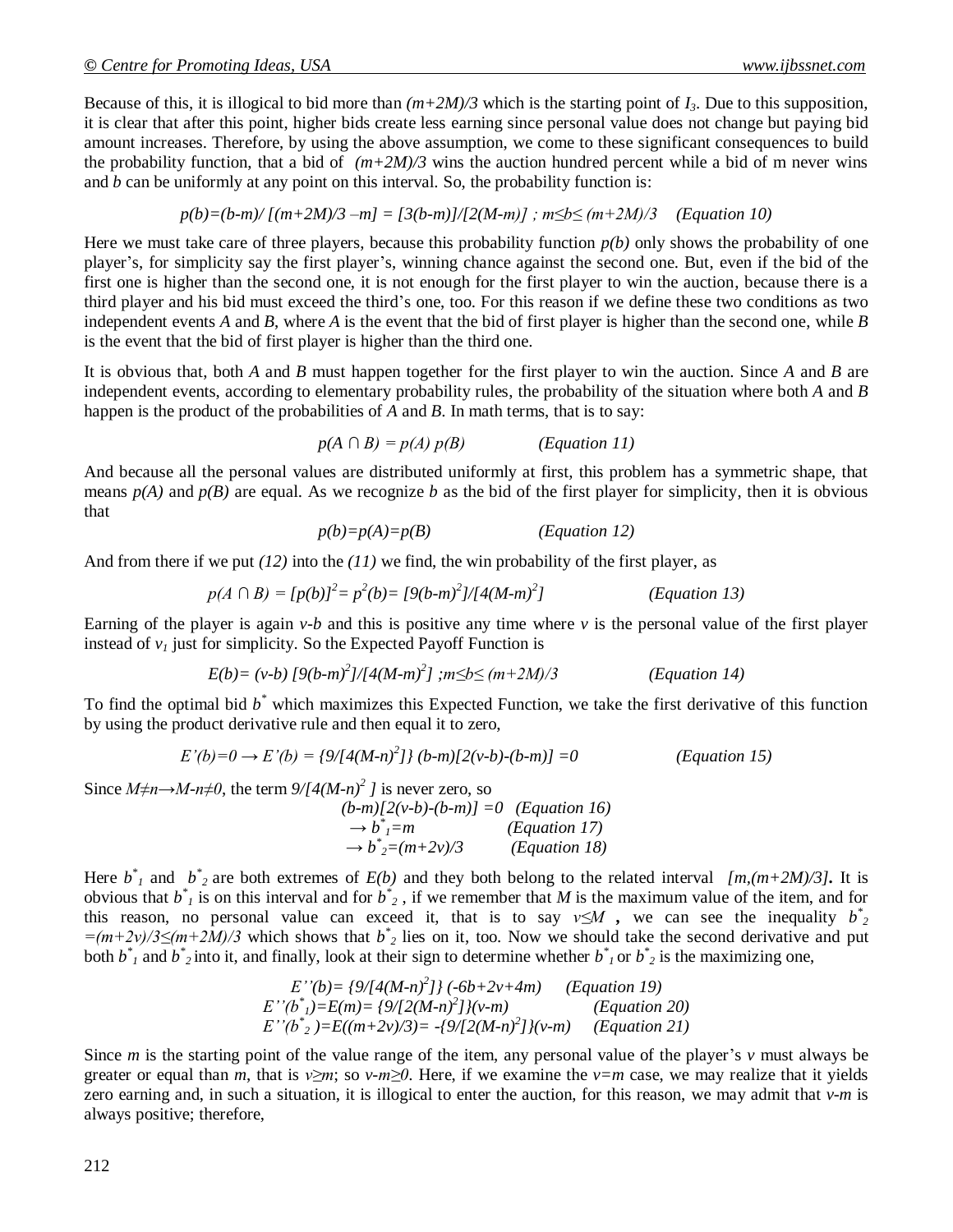$$
E''(b_{1}^{*})>0
$$
 (Equation 22)  

$$
E''(b_{2}^{*})<0
$$
 (Equation 23)

From elementary calculus rules we come to the conclusion that  $b^*$ <sub>2</sub> is the bid amount which maximizes  $E(b)$ , because of the always negative sign of  $E''(b^*_{2})$ . For simplicity, we may recognize  $b^*_{2}$  as  $b^*$ , that is to say  $b^* = b^*_{2}$ . To summarize, in First Prize Private Value Auction with three players with the value range *[m,M]*, the optimal bid of each player is

 $b^* = (m+2v)/3 = m/3 + 2v/3$  *(Equation 24)* 

where it is the sum of one third of minimum value *m* and two thirds of his personal value *v* and independent of M.

#### **2.1. First Prize Private Value Auction with N Players**

In the last step, we extend our findings in Private Value Auction with two and three players to one with *N* players. So this model is the general case, which can be applied to any number of players, where *N* symbolizes any positive integer. To find an optimal bid amount in this auction with *N* players, that is equal to determine the maximizing bid  $b^*$  dependent on *v, m* and *N*, we use the same approach as the one with three players.

In this auction model,  $v_1$ ,  $v_2$ , ...,  $v_N$  are personal values of the *N* players while  $b_1$ ,  $b_2$ , ...,  $b_N$  are their related bids. Here  $v_1$ ,  $v_2$ , ...,  $v_N$  belong to the usual interval  $I=[m, M]$  and  $b_1$ ,  $b_2$ , ...,  $b_N$  have a uniform distribution on this interval. Similar to the previous model, because of the uniform distribution, all bids are distributed on the same length intervals  $I_1$ ,  $I_2$ , ...,  $I_N$  where  $I = I_1 \cup I_2 \cup ... \cup I_N$  and  $|I_1|=|I_2|=...=|I_N|$ . According to the same assumption, the bid which lies on the last interval  $I_N$  is always the highest, so in this model the range of the probability function is  $I_1 U I_2 U ... U I_{N-1}$  which is equal to  $[m, M-(M-m)/N]$ *.* That means the bid amount of the first player  $b$  ( $b=b<sub>I</sub>$  for simplicity) is at any point on this interval, so the probability function is

$$
p(b)=(b-m)/[M-(M-m)/N-m]=[N(b-m)]/[(N-1)(M-m)]
$$
;  $m \le b \le M-(M-m)/N$  (*Equation 25*)

The function in *(24)* gives the probability that the first player has a higher bid than the second one. But there are *N-1* players in all, apart from the first one. And to win the auction this player's bid must exceed all the other players' bids, since these *N-1* events are independent and their probabilities are equal to each other for the symmetry, the probability function in which the first player wins the auction is

$$
[p(b)]^{N-1} = p^{N-1}(b) = [N(b-m)]^{N-1}/[(N-1)(M-n)]^{N-1}; m \le b \le M-(M-m)/N \quad (Equation 26)
$$

The earning of the first player is *v-b* as usual, therefore the Expected Function is

$$
E(b)=(v-b)[N(b-m)]^{N-1}/[(N-1)(M-n)]^{N-1}
$$
;  $m \le b \le M-(M-m)/N$  (Equation 27)

Similarly, we maximize this by equaling its derivative to zero

$$
E'(b) = \{N/[(N-1)(M-n)]\}^{N-1} \{(\nu-b)(N-1)(b-m)^{N-2}-(b-m)^{N-1}\}\
$$
  
=  $\{N/[(N-1)(M-n)]\}^{N-1} (b-m)^{N-2} \{(\nu-b)(N-1)-(b-m)\}=0$  (Equation 28)  
 $b_1=m, b_2=m/N+(1-1/N)\nu$  (Equation 29)

In light of the three-player model, it is obvious that  $b<sub>1</sub>$  minimizes, while  $b<sub>2</sub>$  maximizes the Expected Function. Thus , in First Prize Private Value Auction with *N* players the optimal bid *b \** with a value range *[m, M]* is

$$
b^* = m/N + (1 - 1/N)v
$$
 (Equation 30)

To compare this result with the previous ones, we may set *N=2* and *N=3* into the *(31)*

$$
N=2 \rightarrow b^* = m/2 + v/2
$$
 (Equation 32)  

$$
N=3 \rightarrow b^* = m/3 + 2v/3
$$
 (Equation 33)

As we can immediately realize, we have the same findings as in the two and three player cases. In a further study we may examine the behavior of *(29)* for a lot of players. This situation can be handled in a mathematical approach as *N* approaches to infinity, in math terms, we should take the limit of  $(29)$  as  $N\rightarrow\infty$ . So

$$
\lim_{N \to \infty} \left[ \frac{m}{N} + (1 - \frac{1}{N}) \right] = v
$$
 (*Equation 34*)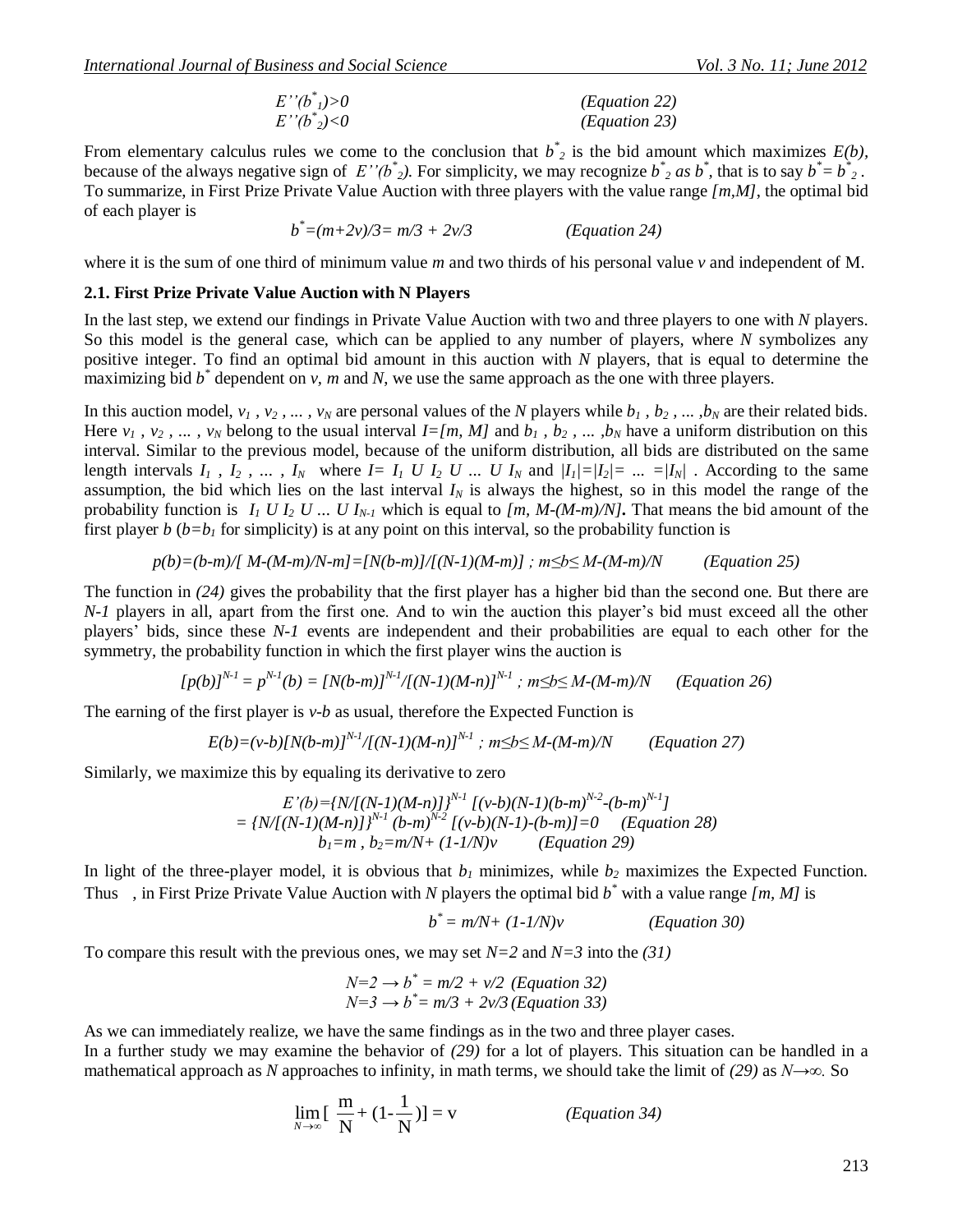To interpret this consequence, in the First Prize Private Value Auction with a lot of players, the optimal bid of a player approaches to his personal value.

# *3. Experimental Approach*

In this section, we conduct an experiment on First Prize Private Value Auction. Without any comment, we explain the way of these and exhibit their results. This experiment is a three-player auction with 30 auctioned items. Firstly, we conduct the experiment with three players who are graduate students. In this experiment, there are 30 items which are independent from each other and the prize of each is between 25 and 75 unit money. That means, the minimum value is  $m=25$  while the maximum one is  $M=75$ . As it can be immediately realized, we do not change the value interval of the items to provide an equal condition in each round.

There are three players who enter the auction for each of these 30 items; the first player is "Player 1" who always applies the related optimal bid formula for each auctioned item independent of his own opinion or feeling. The others are "Player 2" and "Player 3". These both have absolutely no knowledge about the optimal bid amount formula, so they decide to their bid amount regarding their initiative which is related to their personal risk-averse, risk-neural or risk-alike character.

Because of the characteristic of the First Prize Private Value Auction, each player only knows his own personal value and value range of the item. In light of this limited information, each one makes a bid to win a maximum earning from each auctioned item. Because of the sealed envelope style of the auction, after auctioning each item, the players learn neither the other's personal values nor their bids. They are told only the winner player with the highest bid.

"The Personal Values of the Players" columns are determined by using the help of Excel function "RAND()" which generates uniformly distributed random real numbers between 0 and 1. If we modify this function by *(75- 25)\* RAND()+25*, we may obtain a random real number between 25 and 75. So, we generate 30 random values between 25 and 75, and then distribute them to three players in a mixed order as entered in columns of three players. In spite of mixed order, these three columns consist of the same 30 values in fact and that brings the result that the average personal value for each player is same and that is equal to 53.72, showed in the last row of the "The Personal Values of Players" columns.

―The Bids of Players‖ columns consist of bids of each player for each item. As we explained above, the first player's bids, that is to say, Player 1's bids are constituted by using *equation 24* which determines the optimum bid amount in a First Prize Private Value Auction with three players. For example, by the auction of the first item, Player 1's personal value is 44,94 *(v=44,94)* and the minimum value is 25 for each player *(m=25);* so the bid, which is expected to be the optimal, is  $25/3+2*44,94/3=38,30$ . Beside that, the second and third player's bids are between 25 and 75 according to their personal value for each item dependent on their personal choice. These personal values and bids of players are shown below: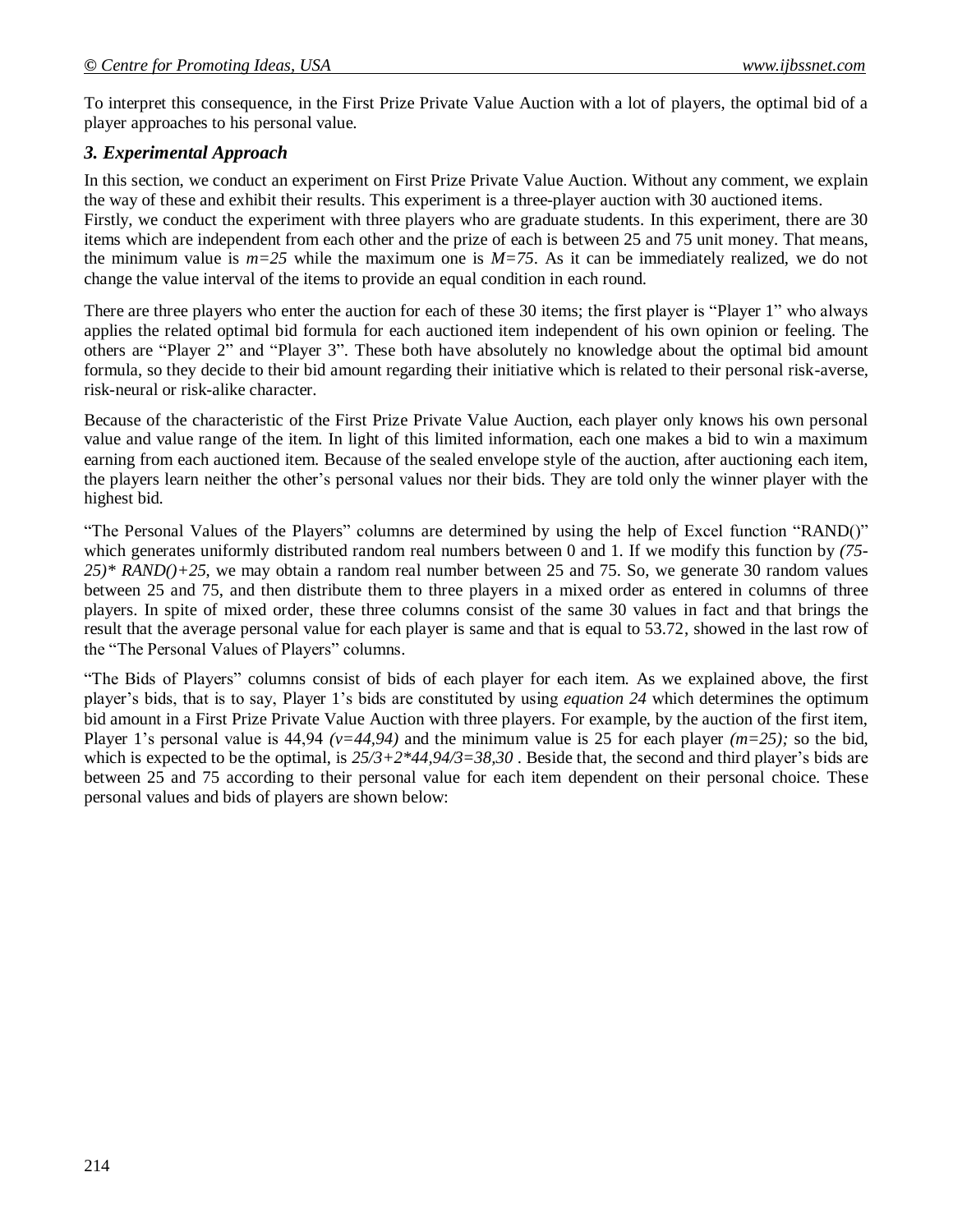|                         |                                                      | <b>The Personal Values of Players</b> |                | <b>The Bids of Players</b> |                |                |  |
|-------------------------|------------------------------------------------------|---------------------------------------|----------------|----------------------------|----------------|----------------|--|
| <b>Item</b>             |                                                      |                                       |                | <b>Player 1</b>            |                |                |  |
| No:                     | Player $1 (v1)$                                      | Player $2(v2)$                        | Player $3(v3)$ | $(b1=b*)$                  | Player $2(b2)$ | Player $3(b3)$ |  |
| $\mathbf{1}$            | 44,94                                                | 40,82                                 | 35,32          | 38,30                      | 37,00          | 29,00          |  |
| $\overline{2}$          | 73,15                                                | 48,49                                 | 46,24          | 57,10                      | 43,00          | 36,00          |  |
| 3                       | 57,19                                                | 48,14                                 | 33,85          | 46,46                      | 43,50          | 27,00          |  |
| $\overline{\mathbf{4}}$ | 41,51                                                | 60,92                                 | 62,97          | 36,01                      | 55,92          | 50,00          |  |
| 5                       | 44,47                                                | 29,64                                 | 62,34          | 37,98                      | 27,44          | 56,50          |  |
| 6                       | 61,55                                                | 58,20                                 | 69,63          | 49,37                      | 54,52          | 60,30          |  |
| 7                       | 73,61                                                | 74,76                                 | 58,96          | 57,41                      | 70,00          | 51,75          |  |
| 8                       | 65,06                                                | 56,03                                 | 31,58          | 51,70                      | 53,50          | 26,00          |  |
| 9                       | 73,12                                                | 60,69                                 | 42,85          | 57,08                      | 58,69          | 36,00          |  |
| 10                      | 44,05                                                | 47,86                                 | 63,59          | 37,70                      | 45,80          | 55,00          |  |
| 11                      | 40,82                                                | 35,32                                 | 44,94          | 35,55                      | 32,85          | 38,85          |  |
| 12                      | 48,49                                                | 46,24                                 | 73,15          | 40,66                      | 40,50          | 67,50          |  |
| 13                      | 48,14                                                | 33,85                                 | 57,19          | 40,42                      | 29,50          | 56,00          |  |
| 14                      | 60,92                                                | 62,97                                 | 41,51          | 48,94                      | 57,00          | 39,00          |  |
| 15                      | 29,64                                                | 62,34                                 | 44,47          | 28,09                      | 57,00          | 42,00          |  |
| 16                      | 58,20                                                | 69,63                                 | 61,55          | 47,13                      | 63,20          | 58,00          |  |
| 17                      | 74,76                                                | 58,96                                 | 73,61          | 58,18                      | 55,26          | 69,50          |  |
| 18                      | 56,03                                                | 31,58                                 | 65,06          | 45,69                      | 31,00          | 60,60          |  |
| 19                      | 60,69                                                | 42,85                                 | 73,12          | 48,79                      | 40,00          | 63,00          |  |
| 20                      | 47,86                                                | 63,59                                 | 44,05          | 40,24                      | 55,00          | 43,00          |  |
| 21                      | 35,32                                                | 44,94                                 | 40,82          | 31,88                      | 44,00          | 39,75          |  |
| 22                      | 46,24                                                | 73,15                                 | 48,49          | 39,16                      | 60,00          | 45,40          |  |
| 23                      | 33,85                                                | 57,19                                 | 48,14          | 30,90                      | 54,00          | 48,00          |  |
| 24                      | 62,97                                                | 41,51                                 | 60,92          | 50,31                      | 41,00          | 53,00          |  |
| 25                      | 62,34                                                | 44,47                                 | 29,64          | 49,89                      | 44,00          | 28,50          |  |
| 26                      | 69,63                                                | 61,55                                 | 58,20          | 54,76                      | 56,00          | 54,00          |  |
| 27                      | 58,96                                                | 73,61                                 | 74,76          | 47,64                      | 62,00          | 69,00          |  |
| 28                      | 31,58                                                | 65,06                                 | 56,03          | 29,39                      | 56,00          | 55,00          |  |
| 29                      | 42,85                                                | 73,12                                 | 60,69          | 36,90                      | 66,00          | 59,00          |  |
| 30                      | 63,59                                                | 44,05                                 | 47,86          | 50,72                      | 44,00          | 47,00          |  |
|                         | 53,72                                                | 53,72                                 | 53,72          |                            |                |                |  |
|                         |                                                      |                                       |                |                            |                |                |  |
|                         | <b>Average of Personal Values</b><br>for each player |                                       |                |                            |                |                |  |

#### **Table 1. Personal values and bids of players**

For each auctioned item, name of the winner player with the highest bid is stated in the column with the title "The Winner". Furthermore, "the Earning of Players" columns show earning of the winner player for each item that is calculated by the difference of the bid from the personal value  $(v-b)$ . It is clear that the other two players who do not have the highest bid have zero earning. Next to it, "the Cumulative Earning of Players" columns show the cumulative sum of earnings of each player after each round. The  $30<sup>th</sup>$  row of this column also indicates the final result showing the totals earning of players after auctioning of the 30 items.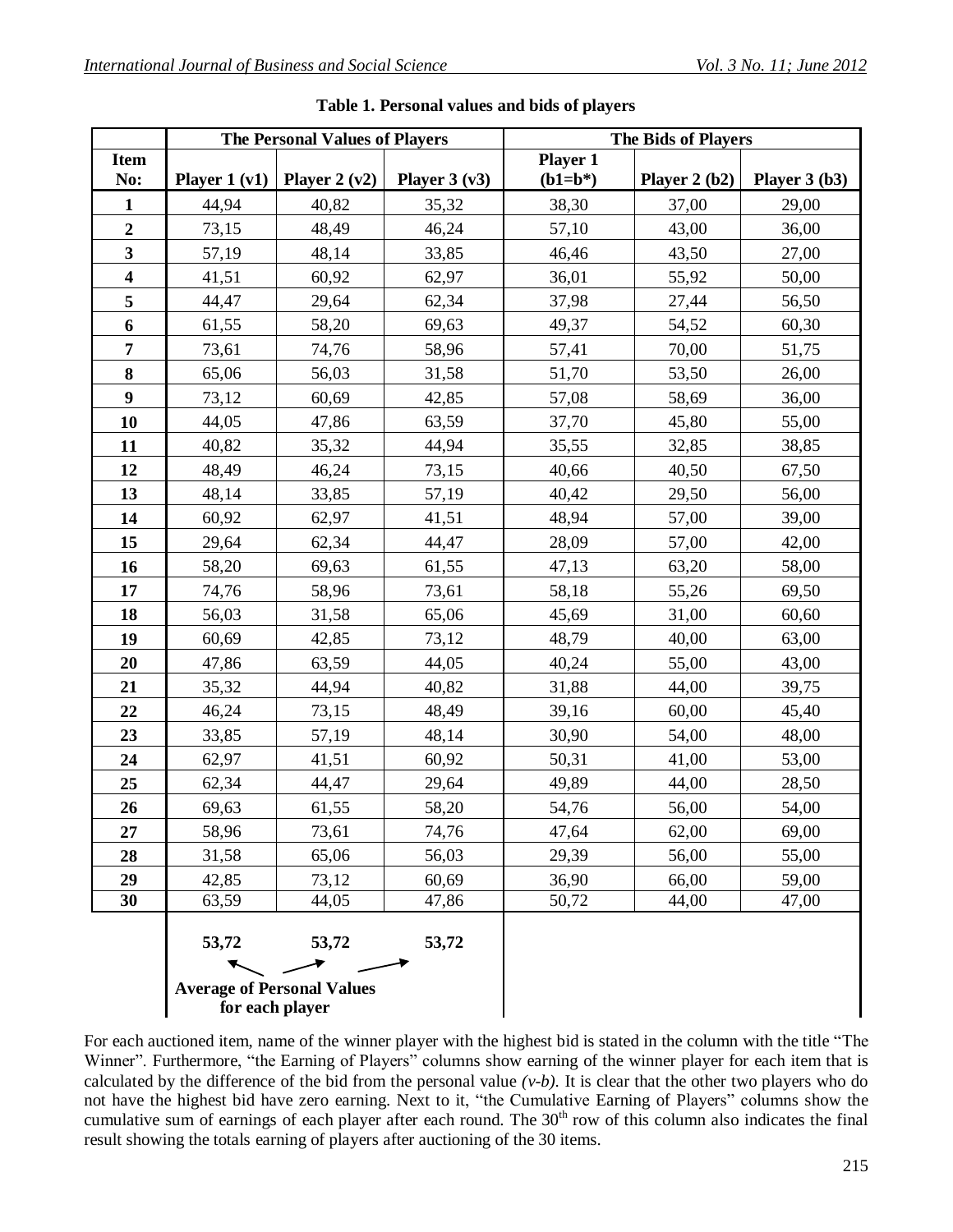|                         |                   | <b>The Earning of Players</b> |                 |          | <b>Cumulative Earning of Players</b> |                 |          |  |
|-------------------------|-------------------|-------------------------------|-----------------|----------|--------------------------------------|-----------------|----------|--|
| <b>Item</b><br>No:      | <b>The Winner</b> | <b>Player 1</b>               | <b>Player 2</b> | Player 3 | <b>Player 1</b>                      | <b>Player 2</b> | Player 3 |  |
| $\mathbf{1}$            | Player 1          | 6,6                           | 0,0             | 0,0      | 6,65                                 | 0,00            | 0,00     |  |
| $\overline{2}$          | Player 1          | 16,0                          | 0,0             | 0,0      | 22,70                                | 0,00            | 0,00     |  |
|                         | Player 1          | 10,7                          | 0,0             | 0,0      | 33,43                                | 0,00            | 0,00     |  |
| $\overline{\mathbf{4}}$ | Player 2          | 0,0                           | 5,0             | 0,0      | 33,43                                | 5,00            | 0,00     |  |
| 5                       | Player 3          | 0,0                           | 0,0             | 5,8      | 33,43                                | 5,00            | 5,84     |  |
| $\overline{\mathbf{6}}$ | Player 3          | 0,0                           | 0,0             | 9,3      | 33,43                                | 5,00            | 15,17    |  |
| $\overline{\mathbf{7}}$ | Player 2          | 0,0                           | 4,8             | 0,0      | 33,43                                | 9,76            | 15,17    |  |
| 8                       | Player 2          | 0,0                           | 2,5             | 0,0      | 33,43                                | 12,29           | 15,17    |  |
| $\overline{9}$          | Player 2          | 0,0                           | 2,0             | 0,0      | 33,43                                | 14,29           | 15,17    |  |
| 10                      | Player 3          | 0,0                           | 0,0             | 8,6      | 33,43                                | 14,29           | 23,76    |  |
| 11                      | Player 3          | 0,0                           | 0,0             | 6,1      | 33,43                                | 14,29           | 29,85    |  |
| 12                      | Player 3          | 0,0                           | 0,0             | 5,6      | 33,43                                | 14,29           | 35,50    |  |
| 13                      | Player 3          | 0,0                           | 0,0             | 1,2      | 33,43                                | 14,29           | 36,69    |  |
| 14                      | Player 2          | 0,0                           | 6,0             | 0,0      | 33,43                                | 20,26           | 36,69    |  |
| 15                      | Player 2          | 0,0                           | 5,3             | 0,0      | 33,43                                | 25,60           | 36,69    |  |
| 16                      | Player 2          | 0,0                           | 6,4             | 0,0      | 33,43                                | 32,03           | 36,69    |  |
| 17                      | Player 3          | 0,0                           | 0,0             | 4,1      | 33,43                                | 32,03           | 40,80    |  |
| 18                      | Player 3          | 0,0                           | 0,0             | 4,5      | 33,43                                | 32,03           | 45,25    |  |
| 19                      | Player 3          | 0,0                           | 0,0             | 10,1     | 33,43                                | 32,03           | 55,37    |  |
| 20                      | Player 2          | 0,0                           | 8,6             | 0,0      | 33,43                                | 40,62           | 55,37    |  |
| 21                      | Player 2          | 0,0                           | 0,9             | 0,0      | 33,43                                | 41,56           | 55,37    |  |
| 22                      | Player 2          | 0,0                           | 13,1            | 0,0      | 33,43                                | 54,71           | 55,37    |  |
| 23                      | Player 2          | 0,0                           | 3,2             | 0,0      | 33,43                                | 57,90           | 55,37    |  |
| 24                      | Player 3          | 0,0                           | 0,0             | 7,9      | 33,43                                | 57,90           | 63,29    |  |
| 25                      | Player 1          | 12,4                          | 0,0             | 0,0      | 45,87                                | 57,90           | 63,29    |  |
| 26                      | Player 2          | 0,0                           | 5,6             | 0,0      | 45,87                                | 63,45           | 63,29    |  |
| 27                      | Player 3          | 0,0                           | 0,0             | 5,8      | 45,87                                | 63,45           | 69,05    |  |
| 28                      | Player 2          | 0,0                           | 9,1             | 0,0      | 45,87                                | 72,51           | 69,05    |  |
| 29                      | Player 2          | 0,0                           | 7,1             | 0,0      | 45,87                                | 79,62           | 69,05    |  |
| 30                      | Player 1          | 12,9                          | 0,0             | 0,0      | 58,74                                | 79,62           | 69,05    |  |

|  | Table 2. Earnigs and cumulative earnings of players |  |
|--|-----------------------------------------------------|--|

In the next column, the number of won items is stated again in a cumulative manner with the title of "Number of Won Items". For example, by the auction of the  $22<sup>nd</sup>$  item, this number is 9 for Player 2, that means, Player 2 won 9 of the 22 auctioned items. So, with help of this "Number of Won Items" column, we formed the "Average" Earning per Item" column which is constituted by the division of the cumulative earning by the number of won items. For example, by the auction of the  $18<sup>th</sup>$  item, Player 3's cumulative earning is 45,25 and he won 8 of the 18 items, thus, his average earning is the division of 45,25 by 8 and it equals to 5,66. In the special situation where there is a no won item, zero is entered in the average Earning cell. Lastly, we have the "Risk coefficient" column which gives an idea about the risk character of each player. To constitute this column, we used the definition of risk coefficient  $\beta$  which is calculated by the formula (Menezes and Monterio, 2005)

*=(b-m)/(v-m) (Equation 35)*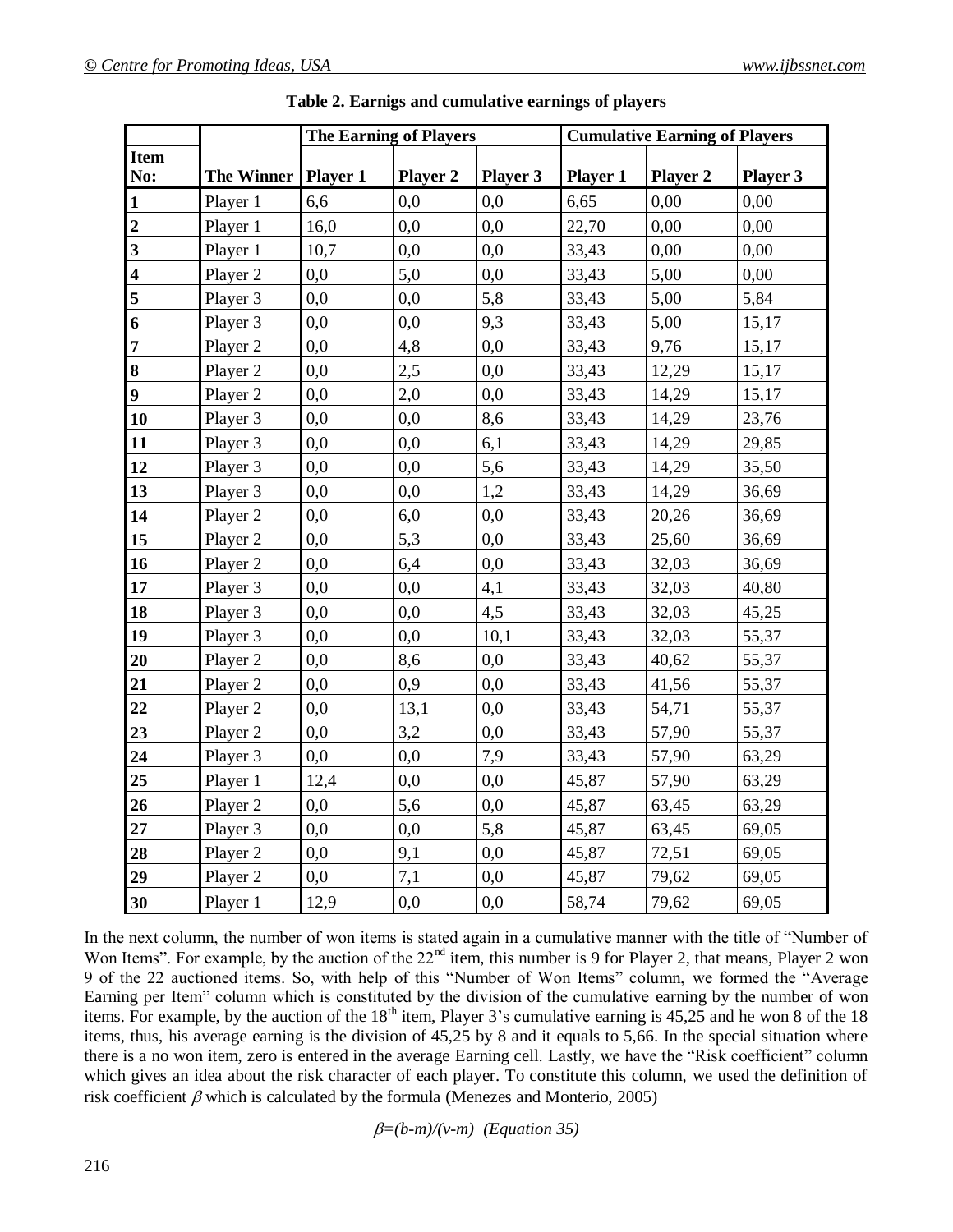In this definition, it is clear that the risk coefficient is between 0 and 1 since *m≤b≤v* and β of a risk averse player approaches to 1 while a risk alike one's to 0. It can be realized that Player 1 has a constant risk coefficient  $\beta_1$  in this first experiment with three players for each auctioned item  $(2/3=0.67)$ , to obtain this value, we put Equation in Equation *35*, we have

$$
\beta_1 = (m/3 + 2v/3 - m)/(v-m) = 2/3
$$
 (*Equation 36*)

### **Table 3. Average earnig per item and risk coefficient of players**

|              | <b>Number of Won Items</b> |                          |                  |          |                                 |          |                                      |                               |          |  |
|--------------|----------------------------|--------------------------|------------------|----------|---------------------------------|----------|--------------------------------------|-------------------------------|----------|--|
| <b>Item</b>  | Player 1                   | Player 2                 | Player 3         |          | <b>Average Earning per Item</b> |          |                                      | Risk Coefficient: (b-m)/(v-m) |          |  |
| No:          | $\bf{0}$                   | $\bf{0}$                 | $\boldsymbol{0}$ | Player 1 | Player 2                        | Player 3 | <b>Player 1</b>                      | Player 2                      | Player 3 |  |
| 1            | $\mathbf{1}$               | $\mathbf{0}$             | $\boldsymbol{0}$ | 6,65     | 0,00                            | 0,00     | 0,67                                 | 0,76                          | 0,39     |  |
| $\mathbf{2}$ | $\overline{c}$             | $\boldsymbol{0}$         | $\boldsymbol{0}$ | 11,35    | 0,00                            | 0,00     | 0,67                                 | 0,77                          | 0,52     |  |
| 3            | 3                          | $\boldsymbol{0}$         | $\boldsymbol{0}$ | 11,14    | 0,00                            | 0,00     | 0,67                                 | 0,80                          | 0,23     |  |
| 4            | 3                          | 1                        | $\boldsymbol{0}$ | 11,14    | 5,00                            | 0,00     | 0,67                                 | 0,86                          | 0,66     |  |
| 5            | 3                          | 1                        | $\mathbf{1}$     | 11,14    | 5,00                            | 5,84     | 0,67                                 | 0,53                          | 0,84     |  |
| 6            | 3                          | 1                        | $\sqrt{2}$       | 11,14    | 5,00                            | 7,59     | 0,67                                 | 0,89                          | 0,79     |  |
| 7            | 3                          | $\mathfrak 2$            | $\sqrt{2}$       | 11,14    | 4,88                            | 7,59     | 0,67                                 | 0,90                          | 0,79     |  |
| 8            | 3                          | 3                        | $\sqrt{2}$       | 11,14    | 4,10                            | 7,59     | 0,67                                 | 0,92                          | 0,15     |  |
| 9            | 3                          | $\overline{\mathcal{A}}$ | $\sqrt{2}$       | 11,14    | 3,57                            | 7,59     | 0,67                                 | 0,94                          | 0,62     |  |
| 10           | 3                          | 4                        | 3                | 11,14    | 3,57                            | 7,92     | 0,67                                 | 0,91                          | 0,78     |  |
| 11           | 3                          | 4                        | $\overline{4}$   | 11,14    | 3,57                            | 7,46     | 0,67                                 | 0,76                          | 0,69     |  |
| 12           | 3                          | 4                        | 5                | 11,14    | 3,57                            | 7,10     | 0,67                                 | 0,73                          | 0,88     |  |
| 13           | 3                          | $\overline{\mathcal{A}}$ | $\sqrt{6}$       | 11,14    | 3,57                            | 6,11     | 0,67                                 | 0,51                          | 0,96     |  |
| 14           | 3                          | 5                        | 6                | 11,14    | 4,05                            | 6,11     | 0,67                                 | 0,84                          | 0,85     |  |
| 15           | 3                          | 6                        | $\sqrt{6}$       | 11,14    | 4,27                            | 6,11     | 0,67                                 | 0,86                          | 0,87     |  |
| 16           | 3                          | $\tau$                   | 6                | 11,14    | 4,58                            | 6,11     | 0,67                                 | 0,86                          | 0,90     |  |
| 17           | 3                          | $\tau$                   | $\boldsymbol{7}$ | 11,14    | 4,58                            | 5,83     | 0,67                                 | 0,89                          | 0,92     |  |
| 18           | 3                          | $\tau$                   | $8\,$            | 11,14    | 4,58                            | 5,66     | 0,67                                 | 0,91                          | 0,89     |  |
| 19           | 3                          | 7                        | 9                | 11,14    | 4,58                            | 6,15     | 0,67                                 | 0,84                          | 0,79     |  |
| 20           | 3                          | $8\,$                    | 9                | 11,14    | 5,08                            | 6,15     | 0,67                                 | 0,78                          | 0,94     |  |
| 21           | 3                          | 9                        | 9                | 11,14    | 4,62                            | 6,15     | 0,67                                 | 0,95                          | 0,93     |  |
| 22           | 3                          | 10                       | 9                | 11,14    | 5,47                            | 6,15     | 0,67                                 | 0,73                          | 0,87     |  |
| 23           | 3                          | 11                       | 9                | 11,14    | 5,26                            | 6,15     | 0,67                                 | 0,90                          | 0,99     |  |
| 24           | 3                          | 11                       | 10               | 11,14    | 5,26                            | 6,33     | 0,67                                 | 0,97                          | 0,78     |  |
| 25           | 4                          | 11                       | 10               | 11,47    | 5,26                            | 6,33     | 0,67                                 | 0,98                          | 0,75     |  |
| 26           | 4                          | 12                       | 10               | 11,47    | 5,29                            | 6,33     | 0,67                                 | 0,85                          | 0,87     |  |
| 27           | 4                          | 12                       | $11\,$           | 11,47    | 5,29                            | 6,28     | 0,67                                 | 0,76                          | 0,88     |  |
| 28           | 4                          | 13                       | $11\,$           | 11,47    | 5,58                            | 6,28     | 0,67                                 | 0,77                          | 0,97     |  |
| 29           | 4                          | 14                       | $11\,$           | 11,47    | 5,69                            | 6,28     | 0,67                                 | 0,85                          | 0,95     |  |
| 30           | 5                          | 14                       | $11\,$           | 11,75    | 5,69                            | 6,28     | 0,67                                 | 1,00                          | 0,96     |  |
|              |                            |                          |                  |          |                                 |          | $\blacktriangledown$ <sup>0,67</sup> | 0,83                          | 0,78     |  |

**Average of Risk Coefficient for each player**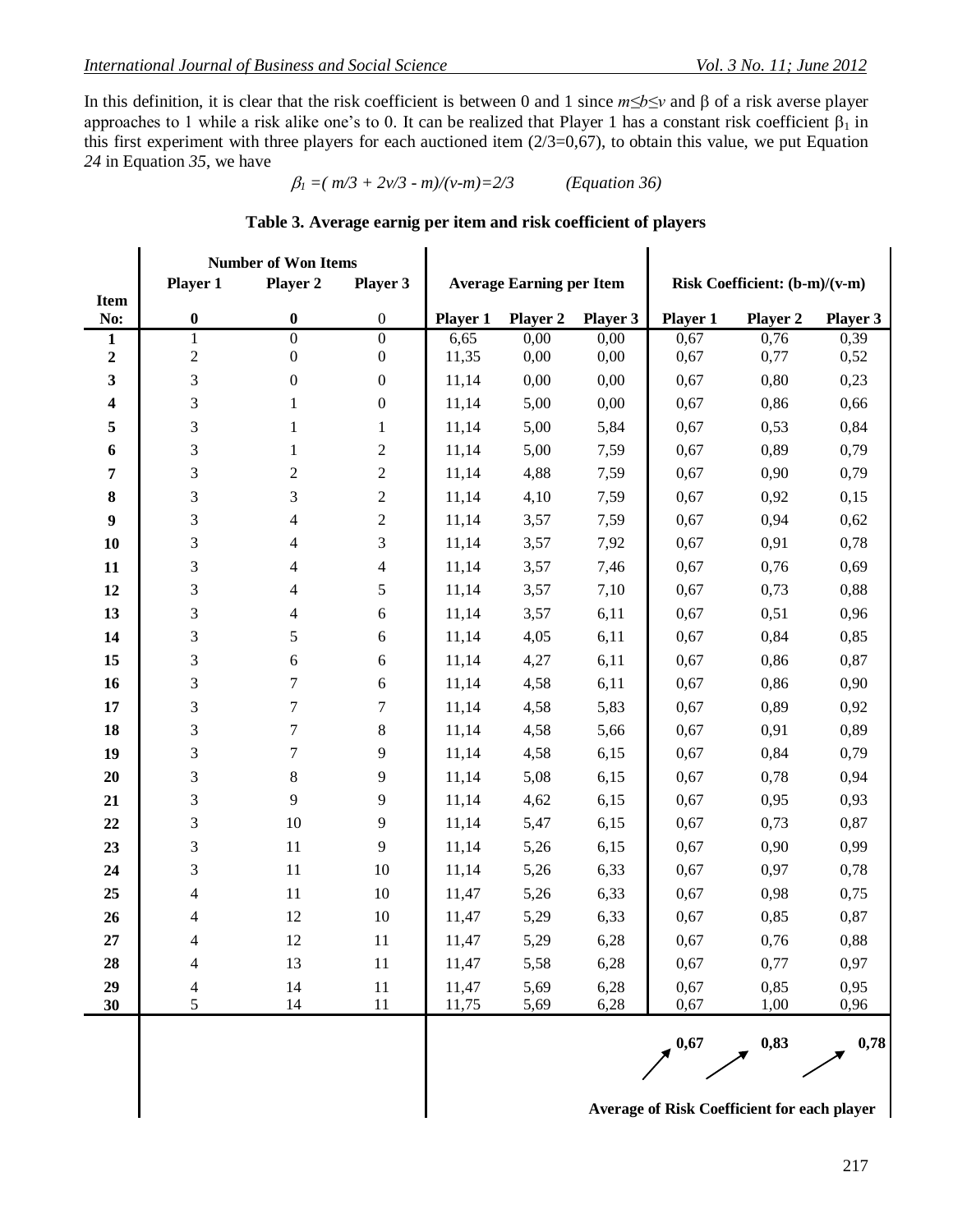# *4. Interpretation of Experiment Results*

In this part we will examine the results of this experiment and then explain them by using our theoretical findings. There are some main outputs of the experiment; these are "the cumulative earning of each player", "the average earning of each player" and "the average risk coefficient of each player". In this experiment, since Player 1's results reflect the theoretical side, we will compare them with the results which belong to other players.

The cumulative earning of both Player 3 and Player 2 is higher than Player 1. *(79,62>58,74* and *69,05>58,74)* But these two players together won 25 of 30 auctioned items while Player 1 won only 5. That brings the fact that "the average earning per item" value of Player 1 is too much higher than Player 3 and Player 2*. (11,75>5,69* and *11,75>6,28)* 

If we observe the average risk coefficients of three players we may see that the ones of Player 3 and Player 2 are higher than the Player 1's which may be admitted as the risk neutral limit. In the light of the above explanations about risk coefficient we can say that both Player 3 and Player 2 are risk adverse players. Furthermore, Player 2 had the highest average risk coefficient (0,83) and that yielded him the highest cumulative earning because he earned the most of auctioned items (14 of 30) by giving relatively high bids. On the other side, because of this risk averse behavior he could not make good earnings in his won items and so he had the lowest average earning per item.

To observe the relationship between personal values and their related bids that is equal to the risk coefficients of players we can firstly draw the graph the "Personal Value-Bid" Graph for Player 2. In this graph, the squareshaped points show the original bids of Player 2 which were offered according to his personal values during the conducted experiment. On the other hand, triangle-shaped points demonstrate imaginary bids of Player 1 which would be offered by using the optimal bid formula if he had the same personal values of Player 2.

### **Figure 2.**

#### **Player 2 (compared with Player 1)**



As we similarly draw the graph for Player 3,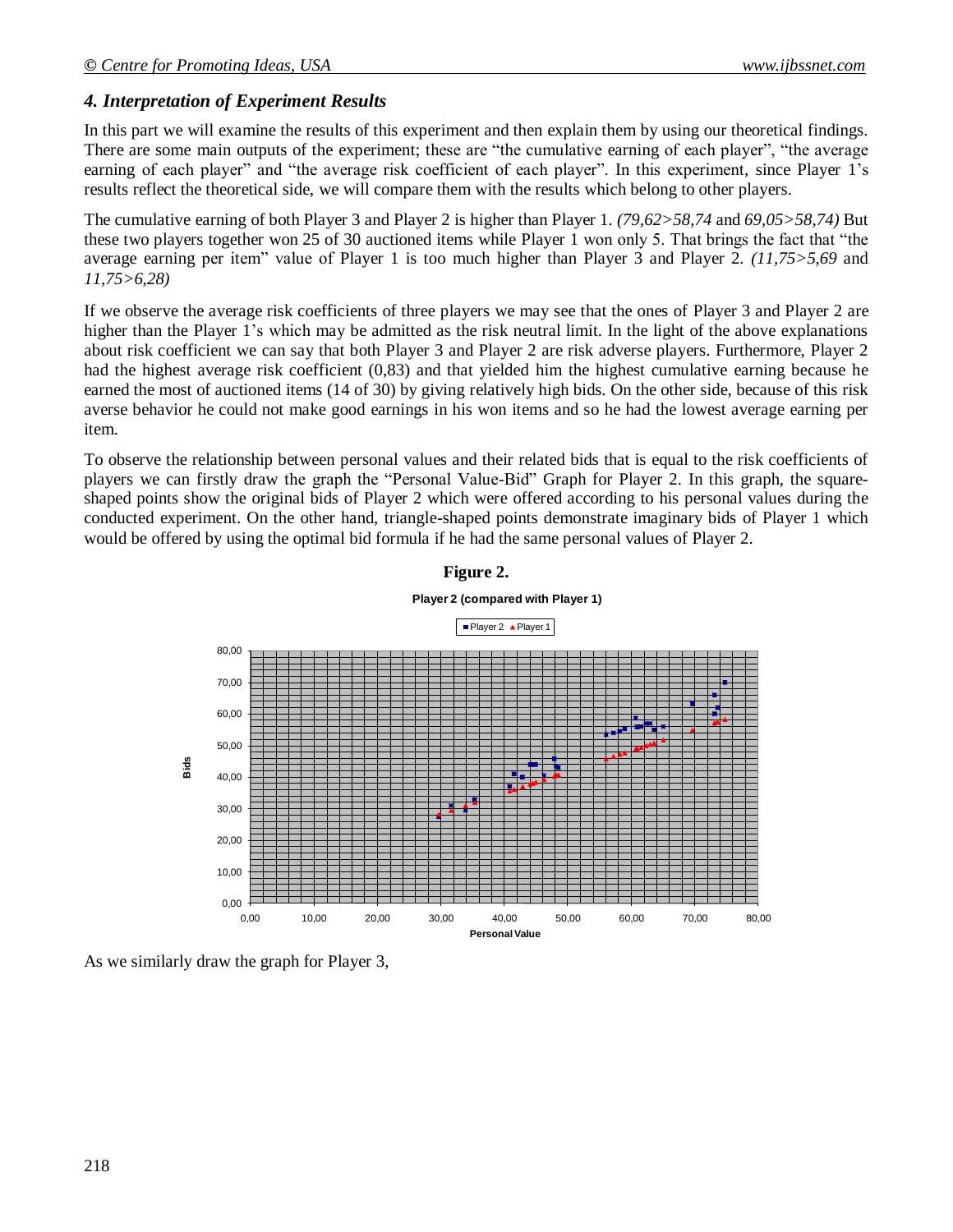#### **Figure 2.**

**Player 3 (compared with Player 1)**



As we discussed above, Player 1 has a constant risk coefficient of 0,67; that means the line equation of Player 1's points is *b=0,67\*v*, because of that the related personal value-bid points lie on this line. And since both Player 3 and Player 2 have higher average risk coefficients than 0,67; their points usually lie above this risk neutral line which belongs to Player 1.

### *5. Conclusion*

In this paper, using the principle of maximum expected payoff we introduced a mathematical function to find the optimal bid for a first prize private value auction for N players, displayed in Equation 30. By generating this function we assumed that each player has restricted information about the others' personal value of the auctioned item (only minimum and maximum values). After deriving this formula, we applied it in a three player experiment where first player bids according to the formula.

In this experiment the other players behaved with a risk averse manner compared to Player 1's risk neutral optimum bid strategy. And with this risk averse manner, they won most of the auctioned items and because of that, their cumulative earning became higher than Player 1's one. But since their little earnings per item, their averages earning per item are less than the Player 1's one.

According to the results of this experiment, it can be stated that the optimal bid strategy maximized the average earning per item and created the smallest risk coefficient. It is obvious that this optimal strategy does not give the highest returns in each category and the concequences are so much dependent on the decisions of other players apart from Player 1 who bids by using the formula.

For a further research, the number of experiments can be increased where players' risk characteristics, number of auctioned items and the information about the items differ.